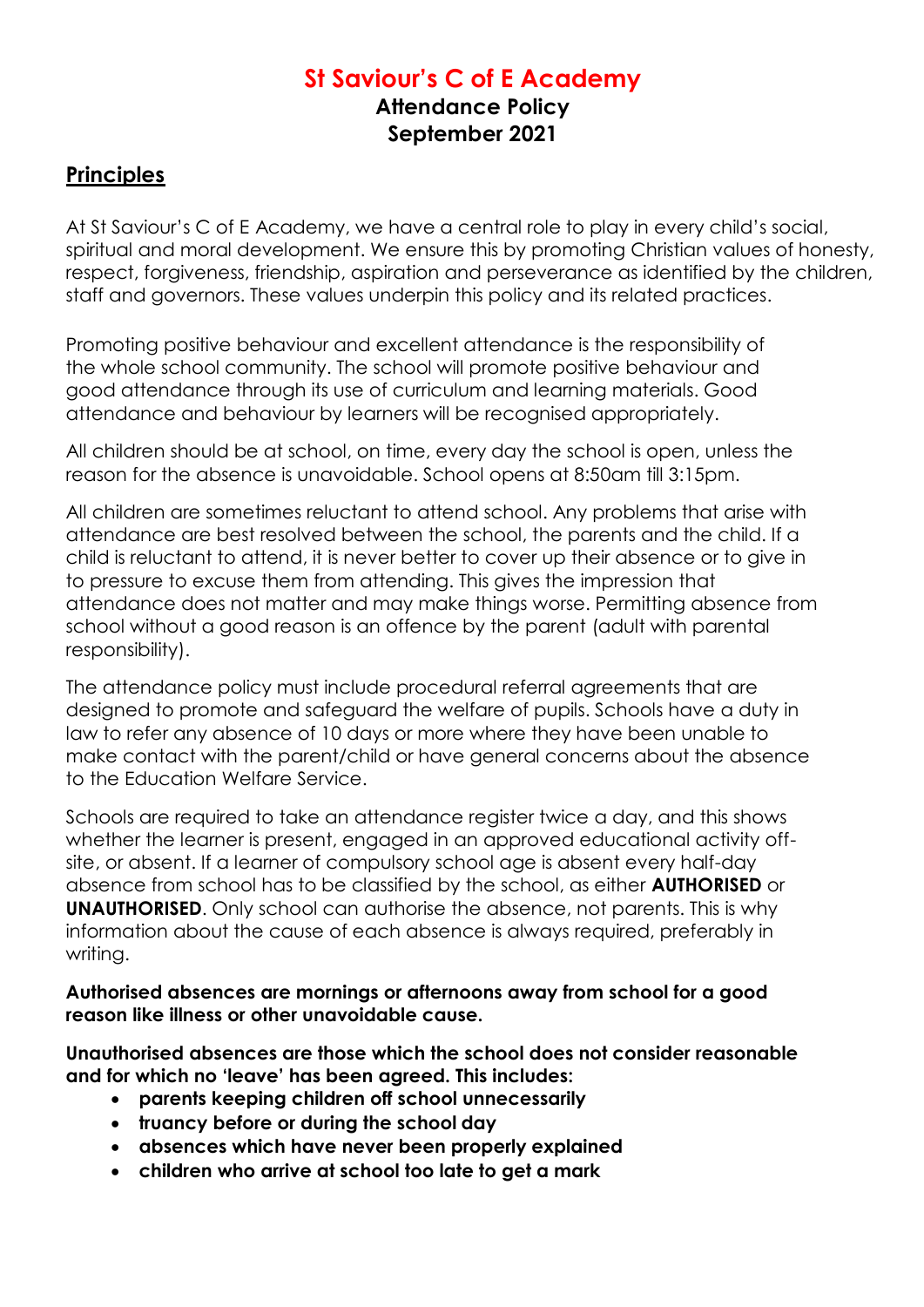Parents whose children are experiencing difficulties should contact the school at an early stage, asking for an appointment with the Principal or V.I.P. Education (Attendance partner) resolving any problems. This is nearly always successful.

If difficulties cannot be resolved in this way, the school or the parent may refer the child to the Education Welfare Worker from the County Council. He/she will also try to resolve the situation with voluntary support, if other ways of trying to improve the child's attendance have failed, these Workers can issue Penalty Notices or use court proceedings to prosecute parents or to seek an Education Supervision Order on the child. The maximum penalty on conviction is a fine of £2500 and/or 3 months' imprisonment.

Alternatively, parents may wish to contact the EWW themselves to ask for help or information. They are independent of the school and will give impartial advice. Their telephone number is available from the school office or by contacting the Local Education Authority.

## **Procedures**

## **Registration**

All pupils can enter the playground at 8.50am (and should not arrive at school before this time as they will be unsupervised). Registration is at 9.00am. Pupils arriving after this time should enter school via the Main office.

### **What parents should do if their child is absent**

### **Absence known in advance (e.g. Medical Appointment)**

- Present medical letter to the office informing the school of the nature of the absence (reasons why) and when it will be taken.
- A phone call or email to the school office informing the school of the nature of the absence (reasons why) and when it will be taken.

### **Absence not known in advance**

 Ring the school *(before 9.30am where possible)* on the first day of absence in order to inform the school and provide a reason and also an estimation as to how long the absence may be for.

If unable to ring – email or send a note into school as soon as possible detailing the nature of the absence.

### **Unauthorised Absence**

It is not appropriate for the school to authorise absences for shopping, looking after other children, haircuts etc. Leave may be granted in an emergency (e.g. bereavement) or for medical appointments which must be in school time.

### **Lateness**

We actively encourage all children to arrive at school on time and try to work in partnership with parents to ensure this. If a parent/carer is aware that they are going to be late and have a valid reason, then we ask that they follow the procedure below: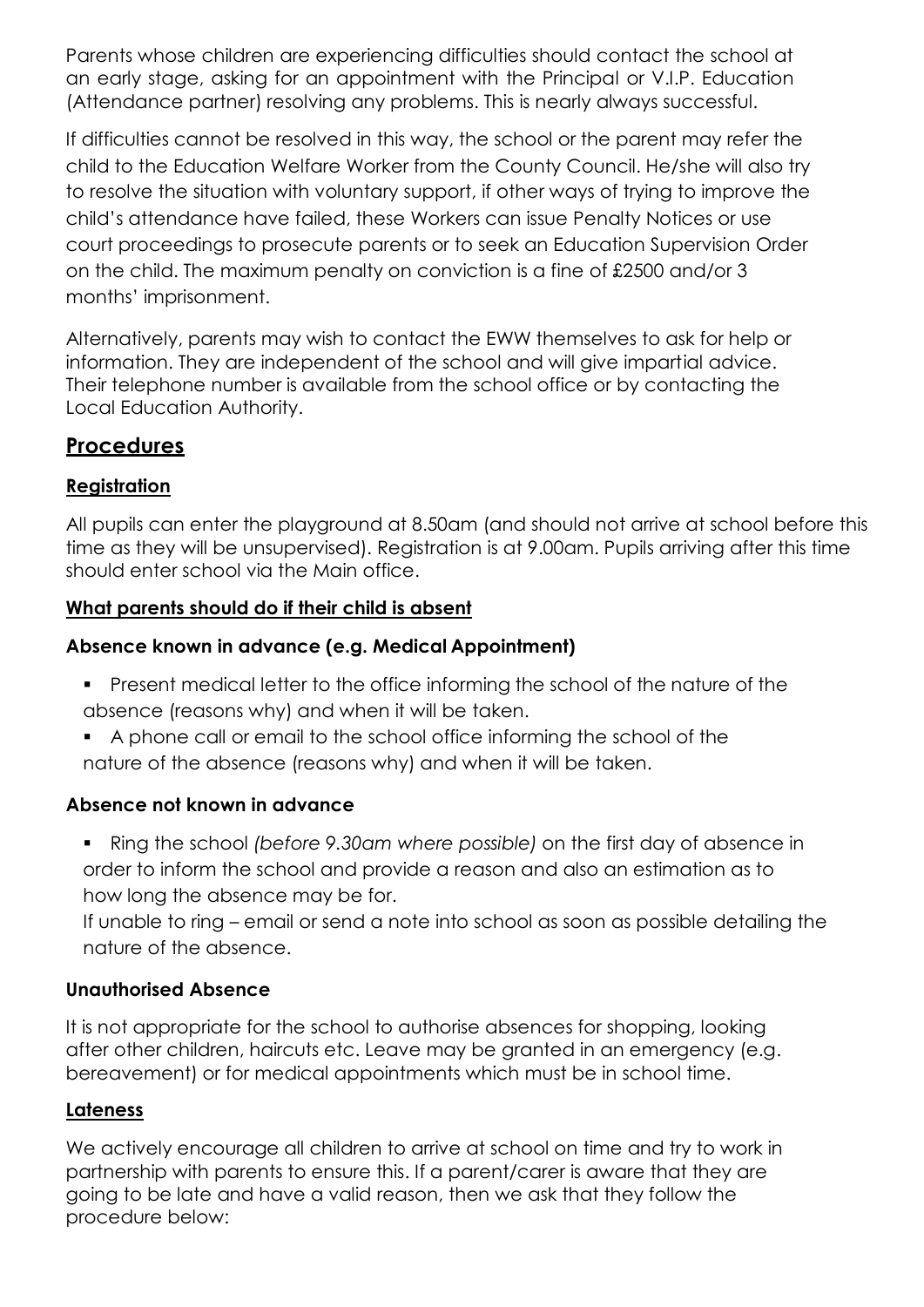Ring the school (as soon as possible) so that class teachers can be informed and

prepare for the late arrival of the child.

- Children who arrive late to school (after 9.00am) must enter the building via the main entrance and are signed in.
- Children arriving at school up to 10 minutes after the register was taken will be recorded as **L** for late; with the number of minutes late recorded.
- Children arriving later than this period will be recorded as **U** which legally means they were absent and therefore unauthorised.
- At the end of each half term, a letter will be sent home to the parents of those children that have arrived late on several occasions.
- Reasons for lateness will be recorded on the electronic sign in system.
- The Education Welfare Officers from V.I.P. Education hold 'late gates' and issue notices to Parents/Carers who arrive to school late. This is done on a regular basis
- Schools and EWWs must now adhere to the 'Code of Conduct for issuing Penalty Notices September 2017

## **Requests for 'Leave of Absence' from school**

We follow Staffordshire's Local Authority Protocol in relation to requests for 'Leave of Absence' from school during term time**. (Copy of the form can be obtained at the school office).**

- Requests for leave of absence from school must be made.
- Parent/carer should complete a request form (which can be collected from the school office) and submit at least 2 weeks prior to the attended period of absence.

 Parents will be informed by letter as to whether leave is authorised or not. Pupils will be marked in the register as **G if this** is not authorised and this may be referred to the Local Authority for consideration of a Penalty Notice or other action.

## **Holidays in Term Time**

In light of the new regulations and amendments to school attendance set by the Department for Education, the school will no longer authorise any holiday absence with effect from 1st September 2013. The DfE website states:

**'The Education (Pupil Registration) (England) Regulations 2006 currently allow Headteachers to grant leave of absence for the purpose of a family holiday during term time in 'special circumstances' of up to ten school days leave per year. Headteachers can also grant extended leave for more than 10 days in exceptional circumstances. Amendments to the 2006 regulations remove references to family holiday and extended leave as well as the statutory threshold of ten days. The amendments make clear that Headteachers may not grant any leave of absence during term time unless there are exceptional circumstances.**

This change in regulations means that Headteachers/Governing Boards no longer have the discretion to authorise absence from school for family holidays and can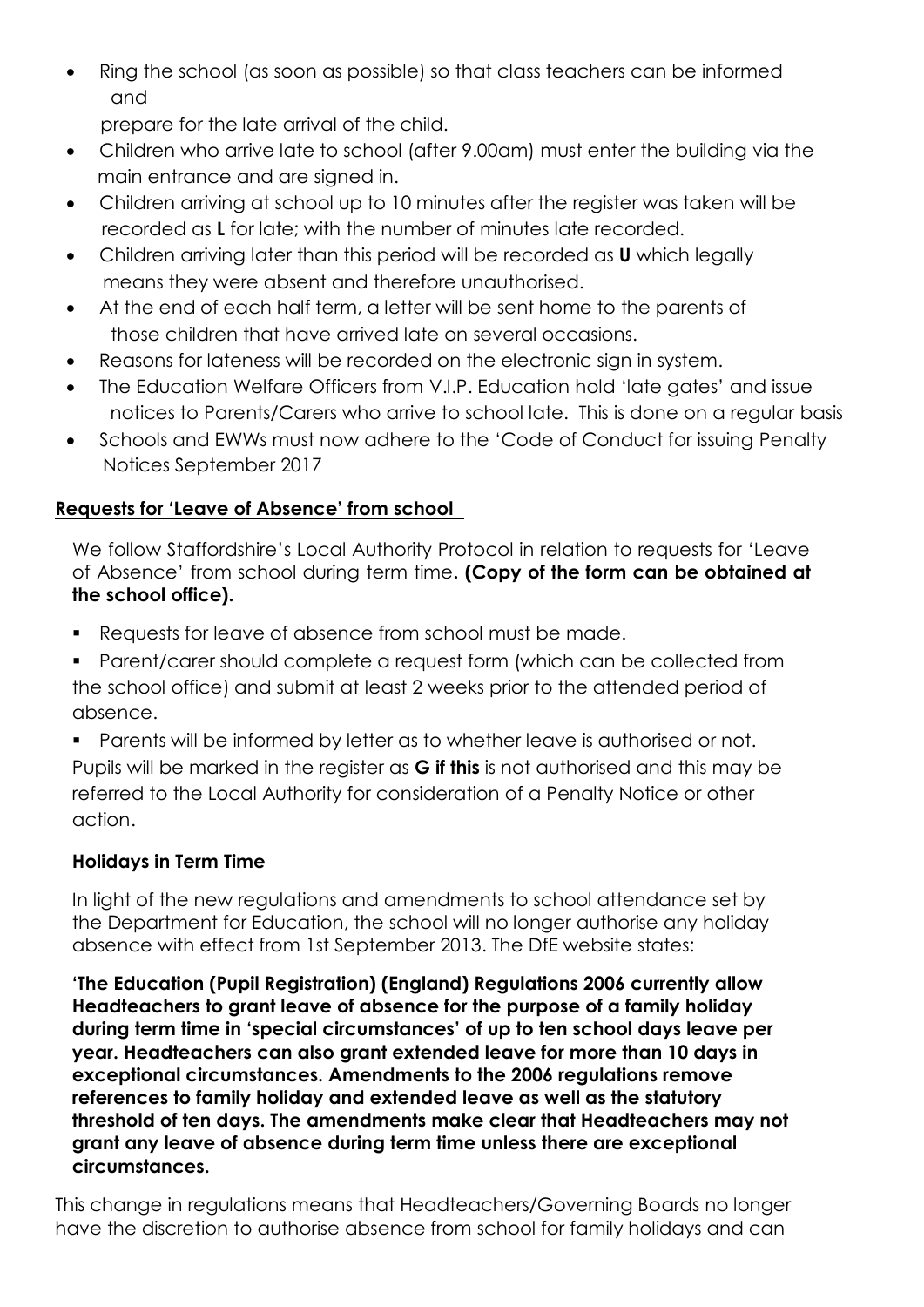only authorise absence in exceptional circumstances.

#### **Attendance Analysis**

The school office and Leadership team regularly review and analyse attendance data to identify trends for individuals, groups and classes in order to target school improvement in this area. Wherever possible, action will be taken by the school to improve a child's attendance and investigate and address any underlying causes or problems before considering whether to make a referral to the Local authority.

School staff regularly meet with the V.I.P. Education to discuss any attendance concerns and also report any child whose attendance falls below 95% or 90%.

#### **Attendance Initiatives**

We believe that attendance is an important factor in the success of a child's education. In order to ensure consistency and progression in their learning development it is vital that children not only attend on a daily basis but also arrive and leave school on time. It is equally important however, that learners should not be in school if they are unwell and unable to cope with the daily learning. The school has adopted the following attendance initiatives in order to help us ensure a continuity of learning experience for our children and to further improve our attendance targets.

#### **Communication**

Key information regarding lateness, illness and absence is given to parents through the website and provided through letters. This highlights the importance of being at school on time and notifying the school if their child is absent for any reason. Parents are encouraged to share any worries their child might have in school and to work in partnership with the school to address any issues or concerns.

#### **Attendance Letters**

Termly parents receive a letter indicating their child's attendance and how this compares to the school's own attendance target. Colour coded boxes visually highlight where their child's attendance falls within an agreed scale.

Attendance colour codes:

- 95% 100% Green (Well done! This is excellent)
- 91% 94% Yellow (Improvement)
- 90% or less Red 85% 91% (Persistent Absence Pupil)

#### **Class Attendance Celebration**

Once a week the attendance records of each class are celebrated.

#### **Termly Attendance Celebration**

At the end of each term the attendance record of individual children is celebrate. Children with 100% attendance for the term receive a certificate. Children who maintain 100% attendance throughout the academic year receive a book of their own choosing.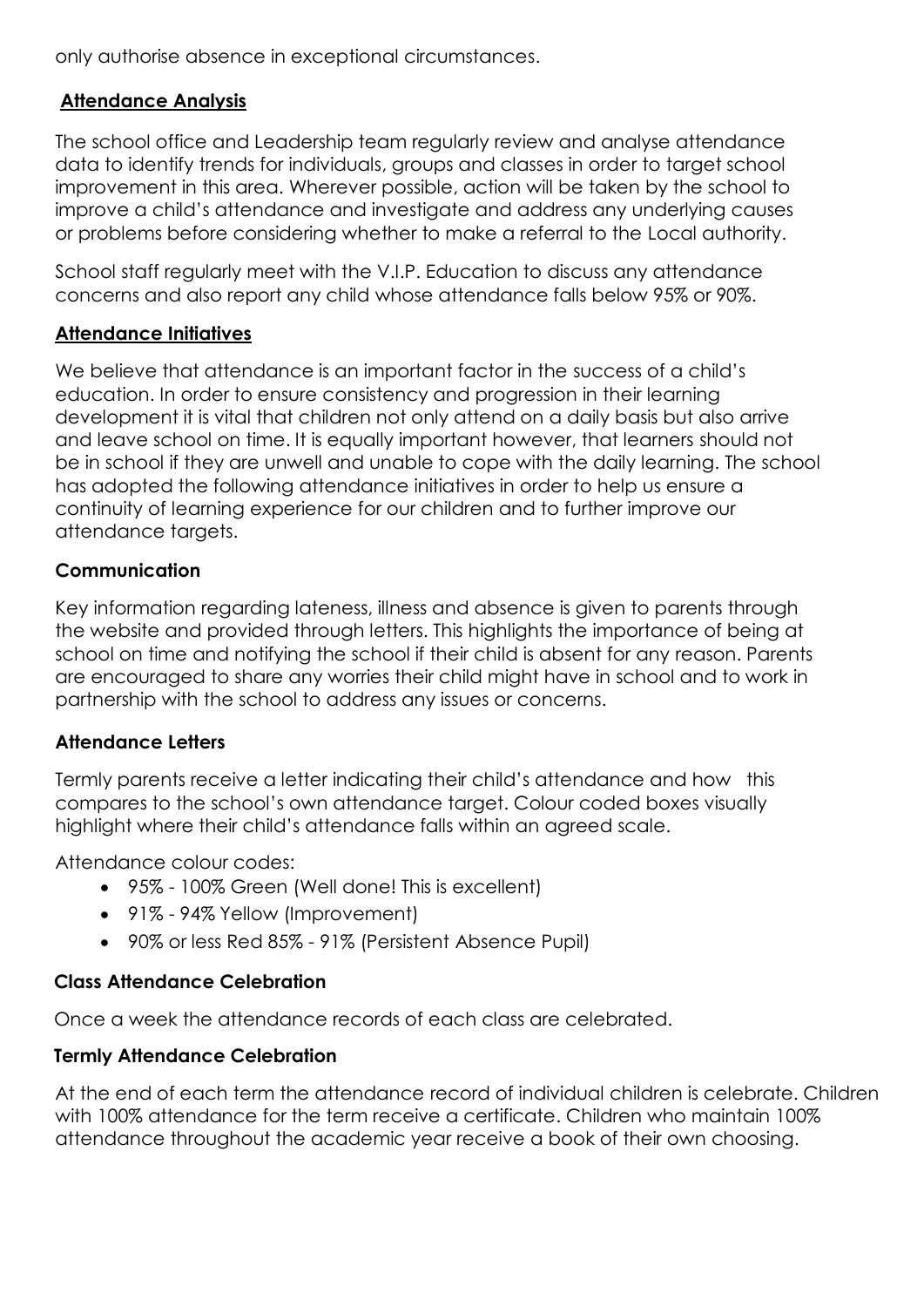## **Concerns**

#### **Poor Attendance**

When a pupil's attendance falls below 95% parents will be informed of this to ensure any further unnecessary absences are avoided.

When a pupil's attendance level falls below 90% in any term they are deemed as a persistent absentee. A letter will be sent home and a referral to the EWO will be made by the school. Following investigation any unresolved issues could result in the parent receiving a Penalty Notice or ultimately a prosecution under the Education Act 1996 s.444.

#### **Truancy**

All staff are concerned about learner's regular attendance and the importance of continuity in each child's learning. They also strive to ensure that every learner's safety, welfare and happiness is at the heart of all decision making. Although it is a very rare occurrence for a learner to truant, if there is a concern that a learner might be truanting then the following action is taken immediately:

- Notify the Principal:
- Principal then contacts the parents either by phone or by home visit if possible;
- This is then followed up by notifying V.I.P. Education of the situation;
- The Principal, V.I.P. Education, Parents and learner concerned meet to discuss any reasons for the learner not wanting to attend school in an effort to resolveany issues and put relevant support into place;
- Actions decided are shared with all relevant personnel and put into place.

### **Targets**

The school target is following indicates the targets agreed school for the academic year.

#### **School attendance target for 2021-2022 – 96/97%**

The Principal will report termly attendance percentages to the Governing Body and report against the number of children in the school who have less than 90% attendance at the time of the report.

All staff have a shared responsibility in encouraging good attendance. They follow the school's positive behaviour management policies and practice in order to ensure that learners feel safe, cared for and positive about their experience of school.

#### **GDPR Statement**

 St Saviour's C of E Academy employ V.I.P. Education Ltd. They are an Independent Education Welfare Company who work with the school, to raise attendance and deal with welfare matters. They will communicate with you if there is an issue, they can support us with. Pupil's attendance will be monitored and may be shared with V.I.P. Education if it becomes a cause for concern. V.I.P. Education are GDPR Compliant and will not share personal data with any third party.